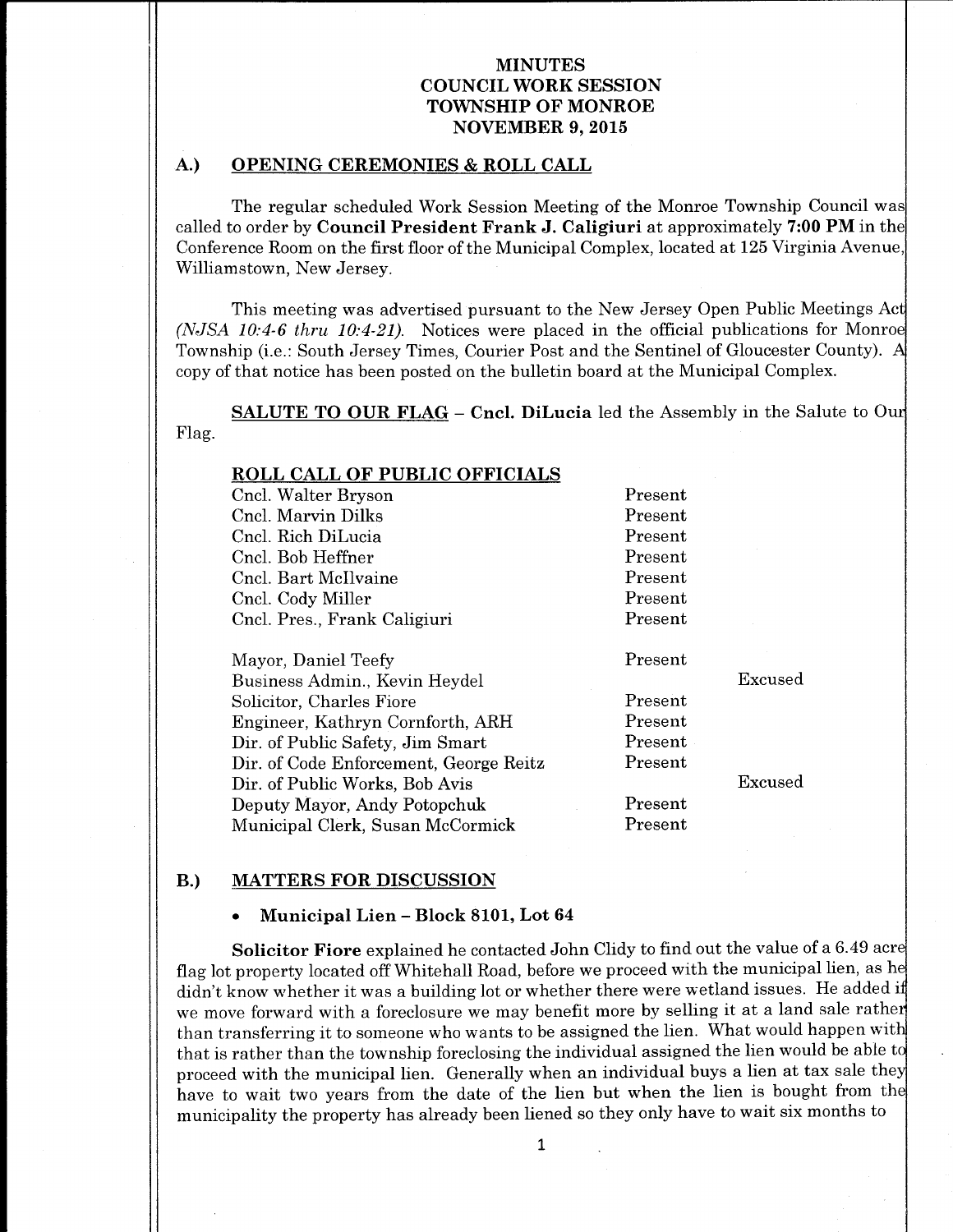### B.) MATTERS FOR DISCUSSION (cont'd)

foreclose on the property. Mr. Fiore indicated he didn't know if the property was worth more than what was owed in taxes or whether it is a building lot and those issues need to be explored. The property has about 100 foot of frontage along Whitehall Road so it may be buildable and hopefully John Clidy will provide that answer by the next meeting. Mr. Fiore<br>advised if Council decides to assign the lien that will be done by way of a resolution. Mrs. advised if Council decides to assign the lien that will be done by way of a resolution. Potopchuk explained in her email that the redemption of the lien is \$6,349.55 plus \$2,170.90 for delinquent taxes. Cncl. Bryson questioned how much would the township save if the lien was assigned now. Mr. Fiore explained the cost to foreclose is a couple hundred dollars but the property may be worth more than that and of course it is always worth more to the person<br>living next to it. He noted we need to find out what the market value of the property is He noted we need to find out what the market value of the property is before any action is taken.

#### Acquisition of Property - Block 1807, Lot 12

Solicitor Fiore noted this property is located on William Avenue and it has some history to it. In 1948 Cora Simmermon purchased 11.56 acres, in 1966 it was subdivided into<br>smaller parcels including lot 12. Mr. Fiore noted in 2008 he was contacted by Dianne Mr. Fiore noted in 2008 he was contacted by Dianne Carbonetta who purchased a property on North Main Street and she thought lot 12 was par of her property until she tried to sell her property and found out that lot <sup>12</sup> was a separate lot. Mr. Fiore indicated to her in <sup>a</sup> letter dated September 11, 2008 that it was not <sup>a</sup> township owned property and if she wanted clear title on it she would need to contact an attorney and file a "Quiet Title Action". She did not do that and we don't know who owns it because there is no chain of title on it. It was an empty lot that was subdivided way back when that no one claimed ownership to. People used it but no one technically owns it and we don't know whic parcel it technically belongs to. Gregory and Christina Falls, 134 North Main Street were being assessed for the taxes but they don't own it. The property has been in lien for the last ten years, a tree in the middle of it is falling down and hopefully will not fall on someone' <sup>s</sup> house but it is not the municipality's responsibility because we don't own the property and have no rights to remove the tree. Mr. Fiore noted the lot is just sitting out there and he needs to do additional research to find out what happened when the new people bought the Main Street property and the property located right next to it. He added this is the most complicated title issue he has seen in the last twenty-eight years. No one is paying the taxes or accepting responsibility for the lot at this point in time. The lot is assessed at \$6, 400.00 and we need to figure something out to get it off the tax records because taxes are not being collected but the municipality is still required to pay the percentage to the county and the Board of Education. Mr. Fiore noted he will reach out to Mrs. Carbonetta to see if she is going to do anything with it or just let it sit. He added he doesn't know if she still owns the Main Street property because he understands that is in foreclosure so she may have no interest in moving forward with this.

# C.) PUBLIC PORTION

Cncl. Miller made <sup>a</sup> motion to open the Public Portion. The motion was seconded by Cncl. Heffner and unanimously approved by all members of Council in attendance.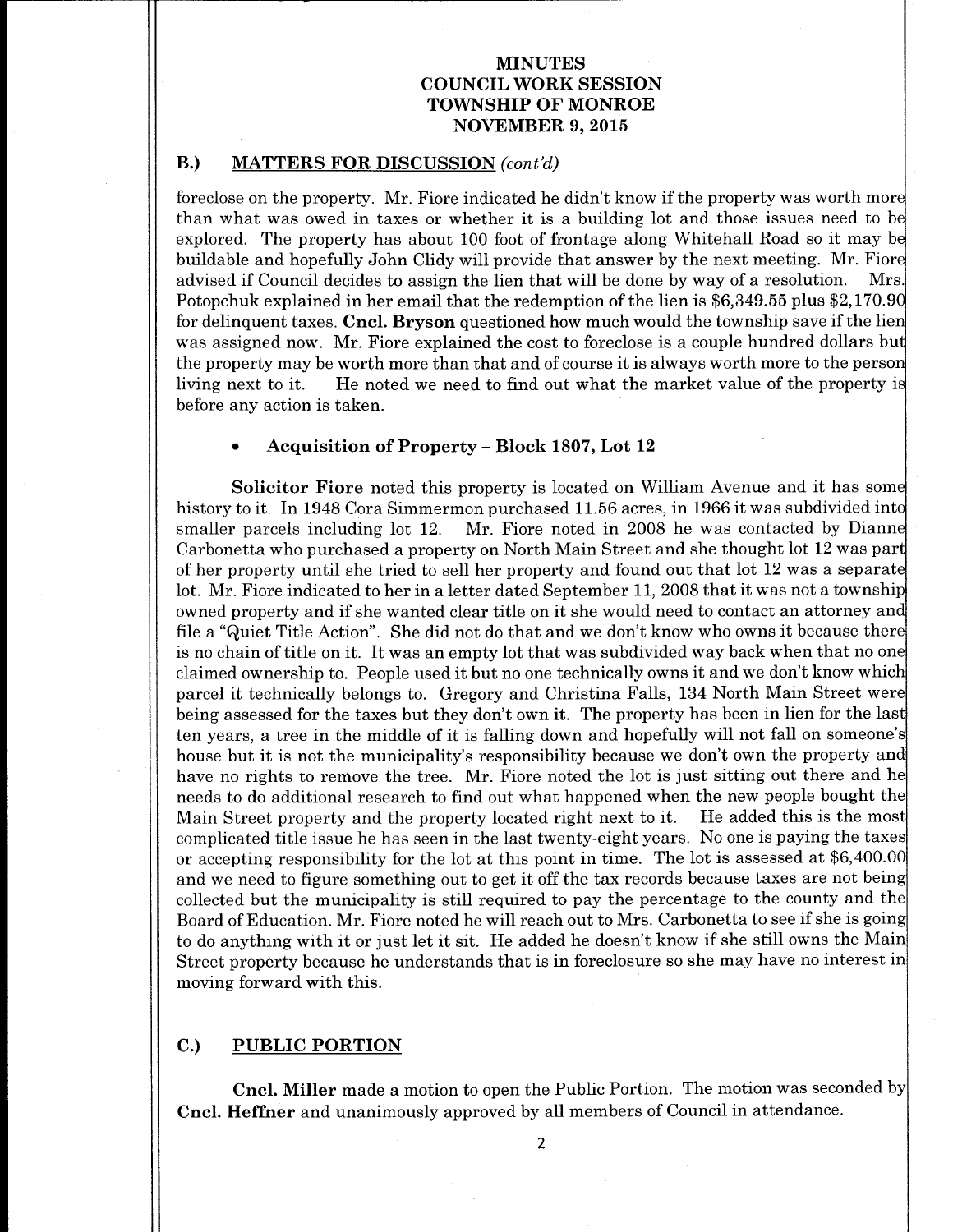# C.) PUBLIC PORTION (con't)

Timothy Brown questioned how far along is the partnership with other communities in regards to registering and collecting fees for abandoned houses and have any fines been assessed yet. Mayor Teefy explained we joined the association which has registered over 100 properties into the database and they are going to begin reviewing ten per week from the list to see if there is <sup>a</sup> need to assess violations. The money coming in will be used to help pay for the work down the road and the Construction Office is being restructured and will be given that task. Mr. Brown questioned whether it goes according to how long the property has been abandoned because he has a vested interest in this and would like to know when they will get to Holly Parkway. Mayor Teefy noted that information is in the database but they are doing it by location so inspectors are not driving all over the township looking at properties. Mr. Brown also questioned if the township has <sup>a</sup> special fund to cover the cost of streets in established developments that are in need of repaving. Mayor Teefy responded there is no special fund for that right now but he is looking to include money in next year's budget and also looking at some grants for that. Mr. Rehmann added ARH is in the process of ranking roads as to their need for repairs and then <sup>a</sup> five year program will be established and presented to Council. That is part of a grant from the Delaware Valley Planning Commission and it may make us eligible for some grants in the future beyond the New Jersey Department of Transportation. Mr. Rehmann noted the DOT is out of money and he has also been told when applying for Discretionary Funds that we have to wait on the legislature to do something about that funding and he felt that may never happen. Cncl. Bryson noted he is the liaison to the Board of Health and Vicki the Board Secretary has a list of the vacant homes that have been registered.

With no one else wishing to speak Cncl. Dilks made a motion to close the Public Portion. The motion was seconded by **Cncl. Miller** and unanimously approved by all members of Council in attendance.

#### D.) NEW BUSINESS - None

#### E.) OLD BUSINESS

#### Forest Hills Gas Lights

Cncl. Heffner noted he submitted the information about the gas lights and questioned whether we would be moving forward with converting them. Mayor Teefy indicated he wanted to speak to some of the residents in Forest Hills before any action is taken and he questioned what Mr. Brown thought about the gas lights. Mr. Brown noted he doesn't live in the gas light section of Forest Hills but thinks the lights are nice and if the streets and sidewalks were improved the area would be nicer. He added some of the people living in the gas lamp area like the atmosphere the lights provide but at the same time they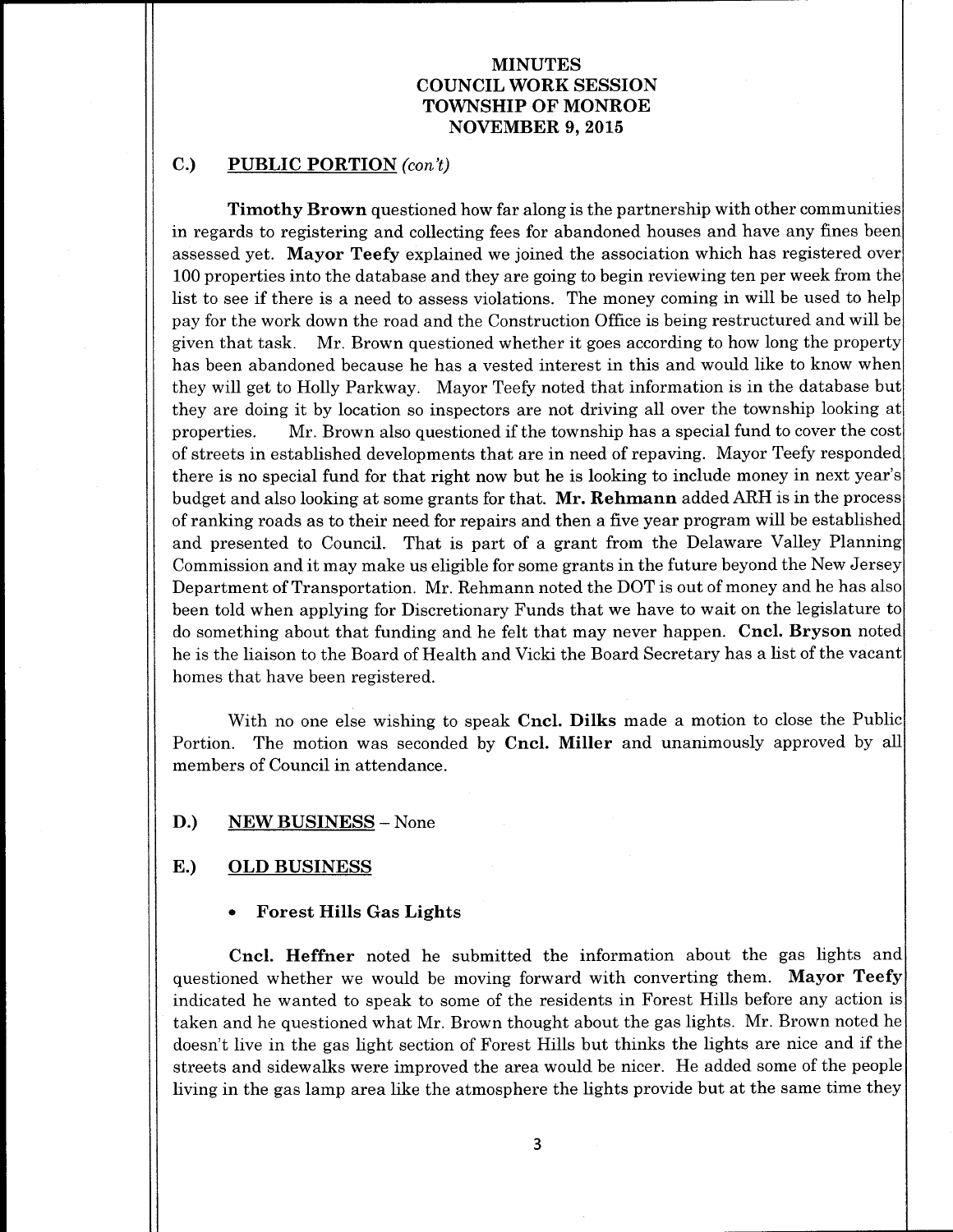### E.) OLD BUSINESS (cont'd)

like electric lights, which are brighter and provide more light. Mr. Brown felt it basically comes down to whether the people want atmosphere or more security from better lighting, as it is hard to see in those areas when leaves fall or when it snows. Cncl. Pres. Caligiuri questioned whether anyone has looked into decorative electric lights, which have the appearance of a gas light but are brighter. Cncl. Heffner noted the problem with that is the cost. Cncl. Bryson spoke of decorative electric lights located at the Ford dealership in Washington Township and he felt that type of light might be attractive to the people in Forest Hills. Cncl. Miller commented that only one section of Forest Hills have gas lights and he is concerned with the maintenance cost after Cncl. Heffner stated the cost to repair the lights on one street was \$3,000.00 and then there is the \$70,000.00 a year cost for the gas to keep the lamps lit. Moving forward his concern is whether it will be substantially cheaper to provide electricity to the area and do we have the resources to be able to mount whatever electric lights we contemplate to the poles in that location. Mr. Brown questioned if Council had ever considered solar panels that would store up electricity to power electric lights. Cncl. Miller felt the issue with solar would be there would not be enough sunlight due to all of the trees in the area. Cncl. Heffner explained he went to Atlantic City Electric and spoke to Tim Bateman and they no longer come out and do a survey of the overall project. They refer everything back to the township engineer who prepares a light plan and then the electric company will look at that and decide whether a transformer is needed and whether there is secondary power in the area. They have already provided the cost of the lights and the cost to run the lights we just need the number needed and where they will be located. The coverage is no problem since there are more than enough telephone poles in the development but the underground wiring will be <sup>a</sup> very expensive endeavor. No more can be done at this point until the engineer is authorized to do the survey. Cncl. Bryson noted underground lighting is expensive but some of the lights that he spoke about are solar powered from the top of the lamp and that may be something we want to consider. Cncl. Heffner noted the problem with solar is Forest Hills has so many trees, which even need to be cut because limbs hit the gas lamps. **Solicitor Fiore** noted looking at this from a legal standpoint once a municipality undertakes something like lighting, paving streets, plowing snow and installing speed humps there are certain standards that must be followed and he felt there is a possibility that the old gas lights might not meet those standards. Other than the financial aspect that may be the greatest consideration since this issue has been brought to the forefront. Engineer Chris Rehmann explained there are lighting patterns for various types of lights that can be applied to get a certain illumination within a development and that is utilized to determine how many lights are needed in an area to provide security. At times municipalities only provide lights on corners and at mid-block. Some areas will not meet the half foot candle of illumination and then there is the issue of costs so both those aspects are considered. Cncl. Dilks questioned what is the distance between the current gas lights? Cncl. Heffner replied approximately thirty feet and there are <sup>179</sup> lights in the development. He added in certain areas five or six gas lights could be eliminated for one electric light. There is a formula that is used to calculate the number of lights and whatever that standard is we should use before we work up a price and then whatever Council decides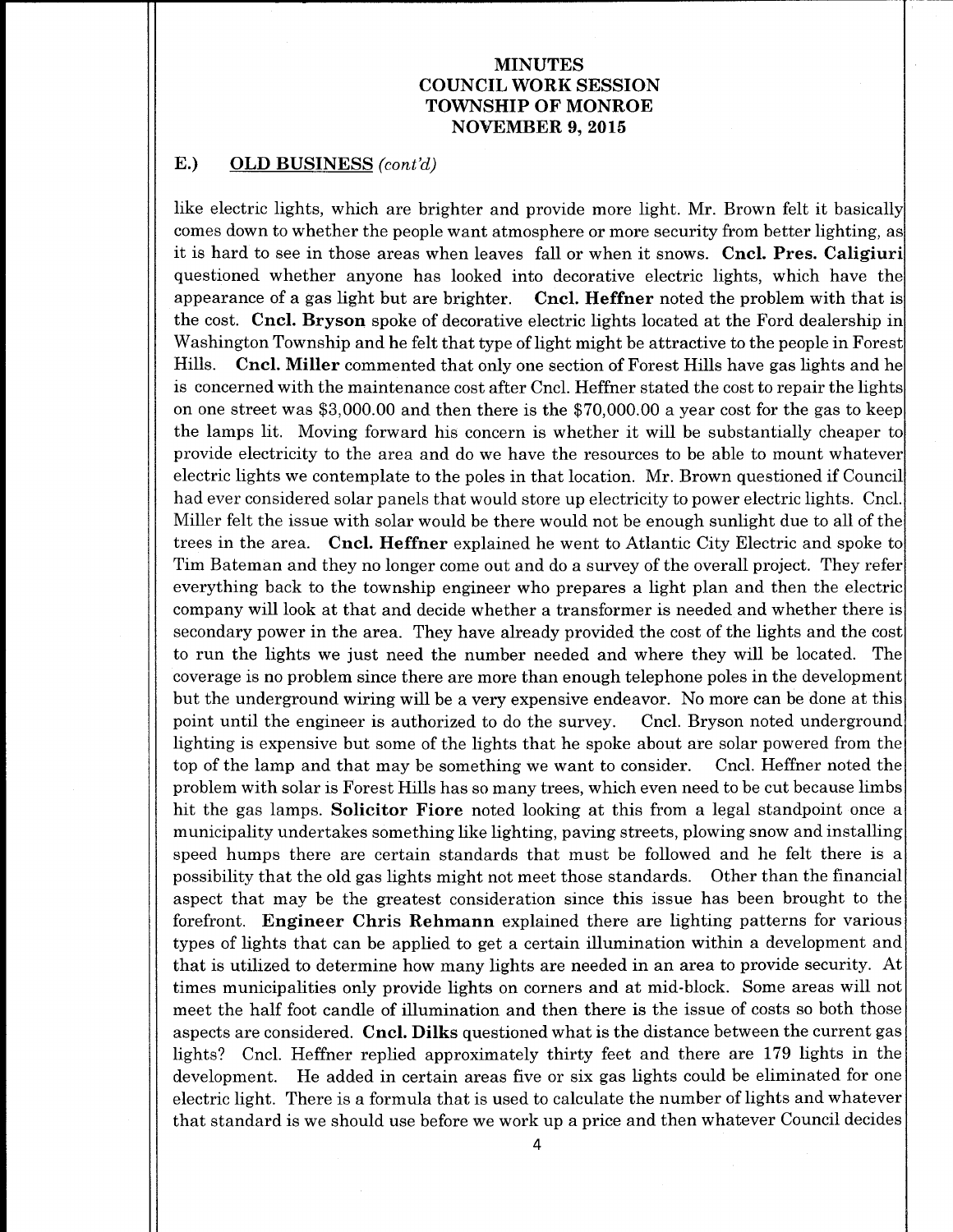## E.) OLD BUSINESS (cont'd)

to do we will do. Mayor Teefy requested Mr. Rehmann to look into this to see how many lights we would be replacing in that section of Forest Hills. Mr. Rehmann indicated he would and would come back to Council with <sup>a</sup> couple options. Mayor Teefy noted when he went through Forest Hills he found the gas light areas were not very well lit but the area with electric lights wasn't either and that has a lot to do with the trees in the entire neighborhood.

#### F.) COMMITTEE REPORTS

Cncl. Miller reported <sup>a</sup> Redevelopment Committee Meeting was held on Thursday, November 5th. Cncl. Dilks and Solicitor Fiore were in attendance but Cncl. Pres., Caligiuri could not attend as he was in Amsterdam. The Committee had a good conversation with Jim Malley from Malley and Associates, who attended the meeting on his own time at no charge to the township. He discussed options of what could be done with the Main Street area and the options if Council considered <sup>a</sup> Rehabilitation Zone or <sup>a</sup> Redevelopment Zone to give more flexibility. Cncl. Miller felt now that we are moving forward with some of the redevelopment sites Mr. Malley could be an asset so what the Committee is requesting to do is in January is put out an RFQ for redevelopment counsel. That is the same process we traditionally do for all of our professionals. Everyone left that meeting excited, as Mr. Malley gave us a lot of ideas in regards to what could be done for the microbrewery that wants to locate on Main Street and for what Dr. Briller wants to do with his property. Cncl. Bryson noted he would like to see the three historical sites represented as well. The two buildings on Main Street are some of the nicest township buildings and the Hall Street School has a kindergarten alumni. Cncl. Miller explained those buildings would not be touched.

Public Safety Director Jim Smart reported he and the Deputy Mayor held an LEPC meeting on Wednesday, November 4<sup>th</sup>. The meeting was very well attended and the Red Cross gave a presentation of how they service towns and followed up with a couple of emails on issues that had been overlooked during the presentation. All Monroe Township schools are official shelters but during a major ordeal they go to the colleges first and only open <sup>a</sup> shelter here for something happening here. They only want to open shelters for two to three days at a max and then they get people settled in to a permanent situation rather than in <sup>a</sup> shelter. Dave Sullivan from the school district was also in attendance and he will be updating some information with the representative from the Red Cross. Discussion also took place regarding emergency radios. Mayor Teefy questioned when the radios come in is there <sup>a</sup> plan in place to test those radios in the schools. Mr. Smart noted right now the County is programing all the radios identically. The County is adamant that radios cannot be taken anywhere else to be programed and is looking to roll them out the first quarter of 2016 and hope to begin the installation before the end of the year or early next year. Emergency Management and the deputies are going to start looking at dropping antennas and are checking on the cabling to make sure the Emergency Management Center in town hall can still be brought up on the 700s. They have to pull new wires all the way up to the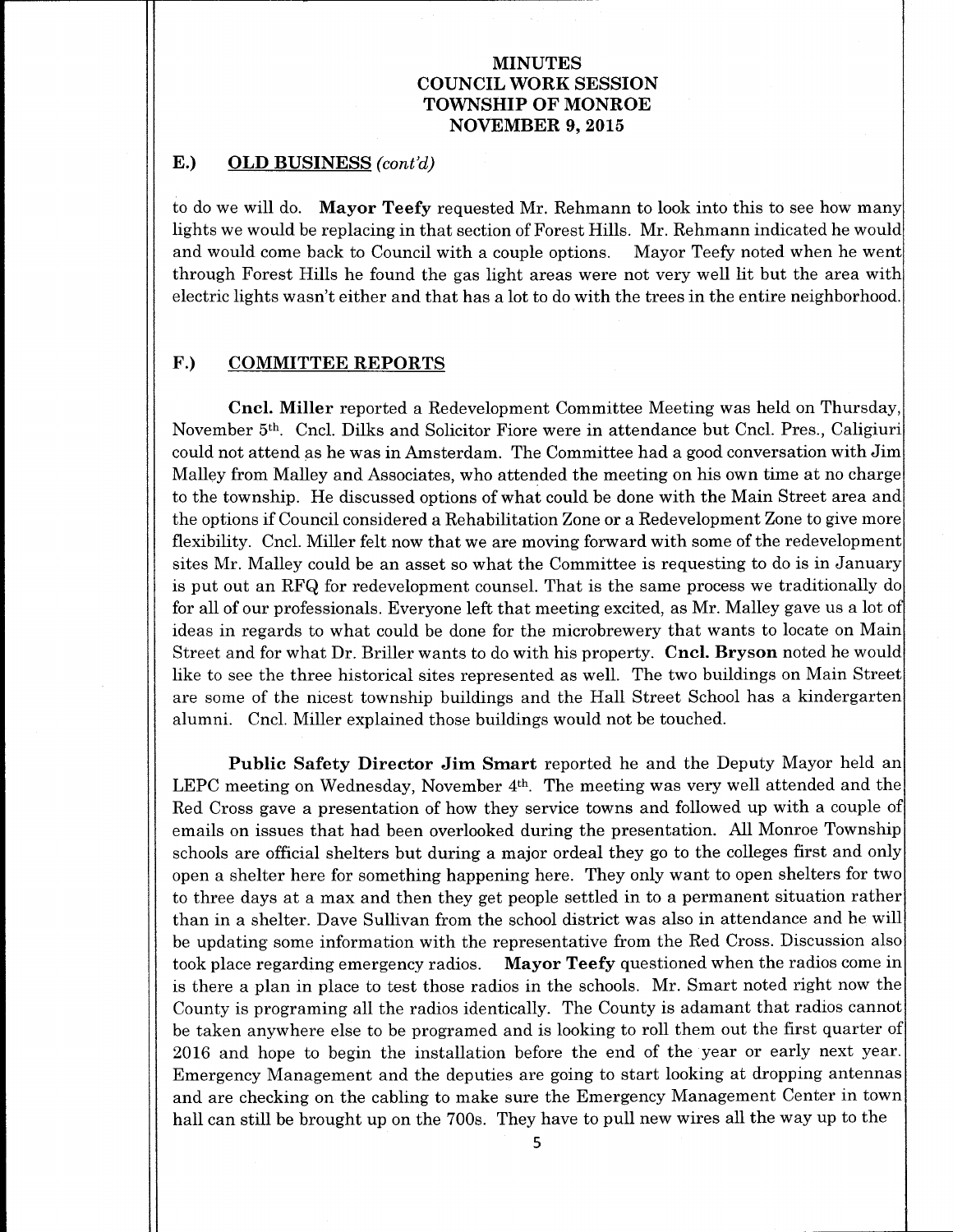## F.) COMMITTEE REPORTS (cont'd)

roof and set up the base units that are downstairs for PD because that has to be in a secure area and anyone in that room has to go through a quick security dissertation. Originally we thought the Police Department was only going to get a radio per car per officer for a staffed platoon but the good news is we are now getting one per car and one per officer. He noted hats off to the County for getting grants that saved the townships money. He also reported the County will begin testing Washington Township in the near future and that every tower has <sup>a</sup> backup generator, which will be self-sufficient. There are seven towers throughout the County and all will simulcast so if one goes down the radios will still have reception through the other six towers. Deputy Mayor Potopchuk reported we now have <sup>a</sup> stock of water in the event of <sup>a</sup> water emergency. If wells are shut down residents will be able to get water here, at the fire house and at the ambulance hall. Director Smart added the Cecil Fire Department and the ambulance hall will have their own stash to take care of their membership and OEM will have <sup>a</sup> certain amount in the caged section of the basement. The next LEPC Meeting will be held early next year.

#### G.) QUESTIONS REGARDING RESOLUTIONS SCHEDULED

Cncl. Bryson referred to R:172-2015 awarding a contract to ARH for engineering services associated with handicap ramps and he questioned how many ramps still need to be done and where are they located. Kathryn Cornforth explained this project will focus on the vicinity of Poplar Street because that is all you can do with a \$50,000.00 grant. There are still a dozen to a dozen and a half ramps to be done plus throughout the township there are many ramps that are not compliant partly because ten years ago the regulations were. different then they are today. This past year the money from the Community Development Grant was used on Winslow Road but that money is always eligible for handicap ramps and that's what it will be used for next year after that the Administration and Council can decide whether to use that money for ramps every year. Ms. Cornforth explained to do the remaining ramps throughout the township will require significant funds so ramps are updated when roads are repaved ramps and they make sure new developments install ramps at the current standards. Cncl. Bryson questioned whether money was available through Federal grants since ramps are for the Americans with Disability Act. Ms. Cornforth replied yes some Federal money comes out every year such as the Safe Routes for Transportation, which is a program the township just applied for to install curbs and sidewalks on Corkery Lane between Malaga and the Black Horse Pike. Unfortunately many of those programs are incredibly competitive because the pot is small for the Federal funds for sidewalks.

Cncl. Bryson referred to R: 177- 2015 authorizing the execution of <sup>a</sup> shared services agreement dealing with COAH and noted the contract says the township's contribution is \$2,000.00 out of a \$70,000.00 total contribution to the professors group from Rutgers but it does not list the other municipalities participating and he would like to see that list. He added this looks like <sup>a</sup> duel contract. The first part is relative to a Rutgers professor and there is an amendment to that which says the professor had some health problems but it does not assign anyone at this point in time to take his place. He questioned why we are signing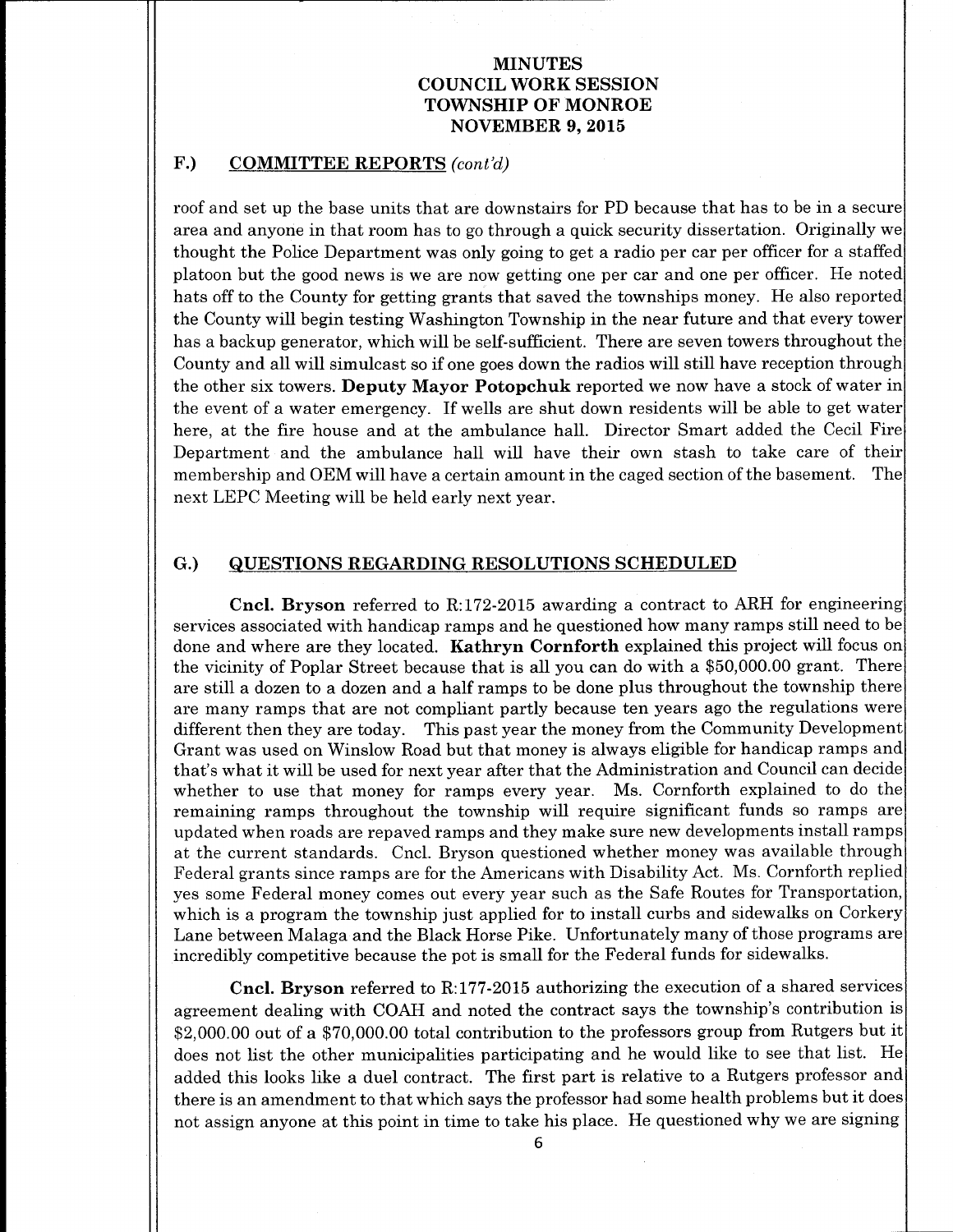### G.) QUESTIONS REGARDING RESOLUTIONS SCHEDULED (cont'd)

<sup>a</sup> contract with them if we are using <sup>a</sup> secondary group called Econsult. Cncl. Bryson noted he tried looking up that group because the question he has is this consulting group pro or con to the people now running COAH. He added the conditions in New Jersey have changed dramatically since the beginning of COAH and the Supreme Court has said that the State is obligated for 350,000 low income housing units. He went on to express his concerns that the court has not backed off from their requirements, which will really hurt the State in the future if we have to contend with this. He added if there is thirty-four other municipalities in <sup>a</sup> consortium why can't we fight this so that it goes away and the only compliance the State will have to have is through the Federal Housing Administration. He spoke of reading articles about the League of Municipalities arguing this is not realistic however past experience with the social programs delegated by Rutgers have always been on the other side. Solicitor Fiore explained we all disagree because municipalities throughout the State are struggling to pay bills and pave streets but are being required to spend millions and millions of dollars to fight or deal with this issue to come up with affordable housing numbers for their respective municipalities. If you look at the history in <sup>1999</sup> the second round of COAH ended and the third round occurred so litigation has been going on throughout the State from 1999 to the present time. The legislature under the Administrative Code gave COAH the obligation to come up with viable regulations for affordable housing. In March of this year the Supreme Court disbanded the power of COAH stating it has not come up with anything since 1999 and has been in litigation all these years, with four or five stays and they thrust it upon the municipalities to come up with plans applicable to their own municipality. The court gave the deadline of July  $8<sup>th</sup>$  to file a motion for what was called a "stay" to stay any Builders Remedies. He noted Monroe is a little unique because back in 2011 and 2013 we had two fairness hearings; one that occurred in front of Judge Rafferty and one that occurred in front of Judge McDonald. Those fairness hearings were conducted at the courthouse and Marybeth Lonegan was the court appointed Master who provided the court with information from her professional opinion as to the township's compliance with Round 3 obligations. At the conclusion of the hearing the judge gave accolades to the municipality and at that time we also removed ourselves from COAH. The court approved our plan based upon what the regulations were at that time but those regulations no longer exist. The court also gave us an automatic stay from Builders Lawsuits. Now by the action the Supreme Court took it basically stripped away everyone's immunity and said we are going back to square one. The March case occurred and the township had a requirement to file by July 8<sup>th</sup>. An application was filed with the court by that date and he  $(Mr.$  Fiore) appeared before the court during the first week of September. Other municipalities filed the same applications and some towns like Deptford and Washington Township had developers or other parties intervening into those actions objecting to what the municipalities were not doing. In Monroe the only objection we received was from the Fair Share Housing Group saying that they were not intervening but they wanted Monroe Township to follow whatever the Supreme Court and the State says to do. At that point in time it wasn't necessary to get involved in retaining an expert for the purpose of the report that was generated for this region. He explained the first numbers from the Kinsley Fair Share Housing Report were zero and we were compliant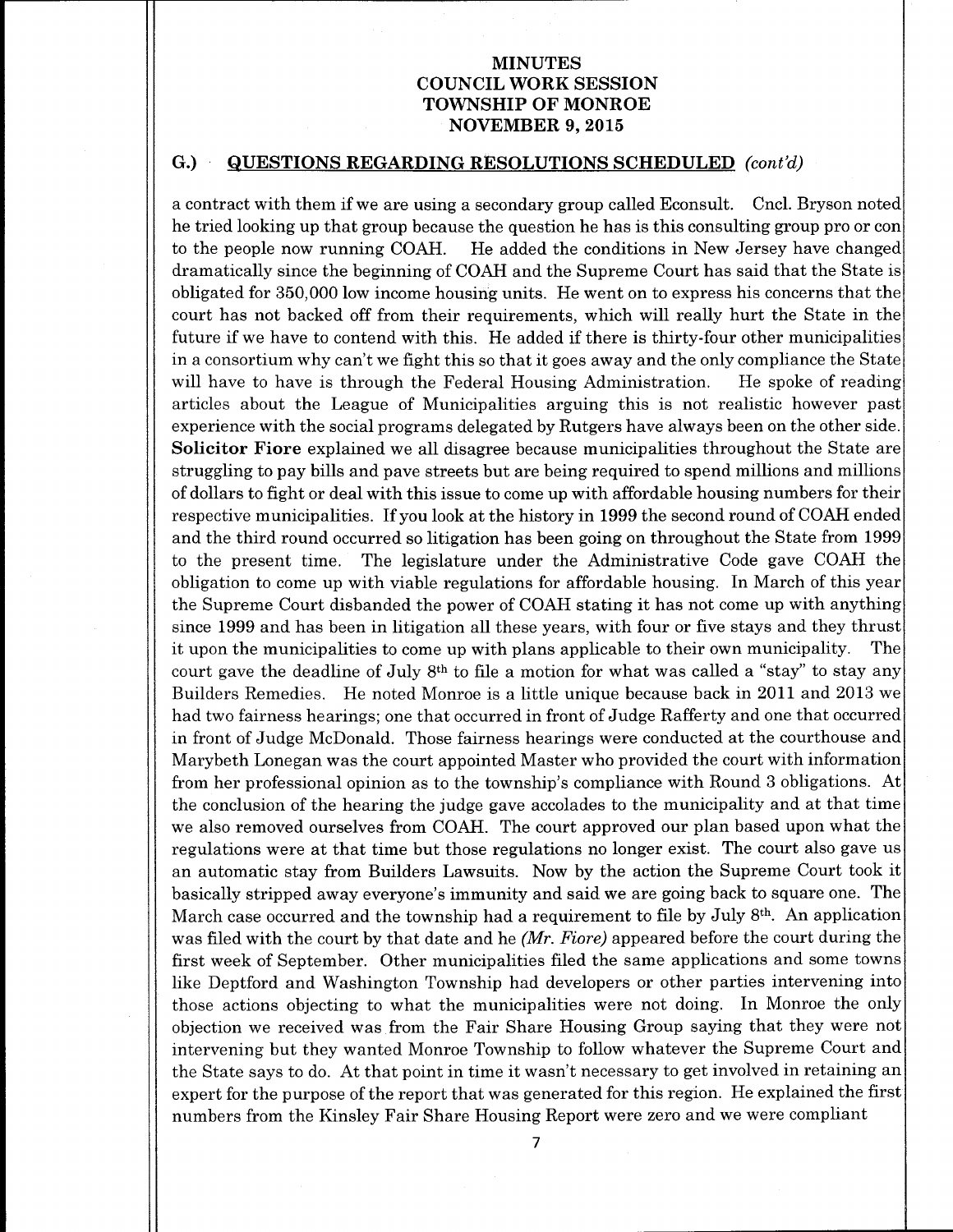#### G.) QUESTIONS REGARDING RESOLUTIONS SCHEDULED (cont'd)

because we were considered an Urban Aide Community. The second numbers that came out from the State evaluation were 900 plus and that is because we were stripped of our urban designation based upon a density issue and the number of people living in a square mile of a particular municipality. Monroe is unique because in the 1/3 area that is not Pinelands we meet the density but in the other 2/3 area we can't meet the density and we never will so it is an unrealistic approach. The reason we got involved in Econsult Solutions, Inc. was because of the fact that Dr. Burchell from Rutgers was doing <sup>a</sup> study and it was anticipated that there was going to be a statewide hearing that would be broken down into different regions and we would fall in the Gloucester, Salem, Camden, Atlantic and Cumberland regions. If you think about those regions there is <sup>a</sup> diversity of populations so the numbers would be variable across the board. Dr. Burchell got sick and couldn't finish his report or testify and the League of Municipalities website recommended Econsult and one other company. Mr. Fiore noted these companies are supposed to be independent experts but in the real world when plaintiffs hire experts they are going to hire someone who will be favorable to them and when a defendant hires an expert they will be favorable to them. Independent experts are essentially hired guns. He noted if we don't retain an expert at this time once this matter proceeds to <sup>a</sup> trial we will not have an expert and will not be able to use their report. This agreement will allow us to use their studies and reports if these matters are ever heard by the court. The deadline for the municipality to file <sup>a</sup> Fair Share Housing Plan, Housing Element Plan and Affordable Units is December 8, 2015. Tim Kernan is working on that and the theme across the board is that the judges and even Fair Share Housing are not looking for <sup>a</sup> full blown plan because we don't know what numbers we need to comply with. Basically they will want to see what the township's approach has been from 1999 to the present time and how many units we believe we will be responsible for between now and 2025. He noted municipalities across the board are spending a ridiculous amount of money on this but the end result is if we don't participate builder's will file <sup>a</sup> Builder's Remedy Lawsuit and we were striped of our builder' <sup>s</sup> immunity. He gave the example of the Paparone Suit which was resolved and noted those are the kinds of things we want to avoid. The December 8th date is coming. A conference was held about a week ago and apparently Pennsville filed a "Stay Application" to stay the December 8<sup>th</sup> date of providing materials and rumor has it an attorney that does this type of work throughout the State has also applied for <sup>a</sup> Stay to the Supreme Court because we don't know what the numbers are to submit <sup>a</sup> viable plan. We can only speculate what those numbers are going to be because it is all based upon approved developments that may never occur and that is why this is silly. In theory it looks wonderful but in practicality it is probably never going to happen. Cncl. Bryson noted he knows the agreement must be done but there is one section that says we don't have any other alternatives and it takes away our right to do anything in the future. Mr, Fiore explained it only takes away our right to get another expert for this litigation. If we don't become part of the consortium ultimately if it ever proceeds to <sup>a</sup> trial we would have to hire our own expert. Cncl. Bryson noted most people agree that COAH is not fair but from a legislative prospective if you qualify for <sup>a</sup> COAH house tomorrow and the following week your income changes to \$ 150,000. 00 a year you still have that COAH house from now until the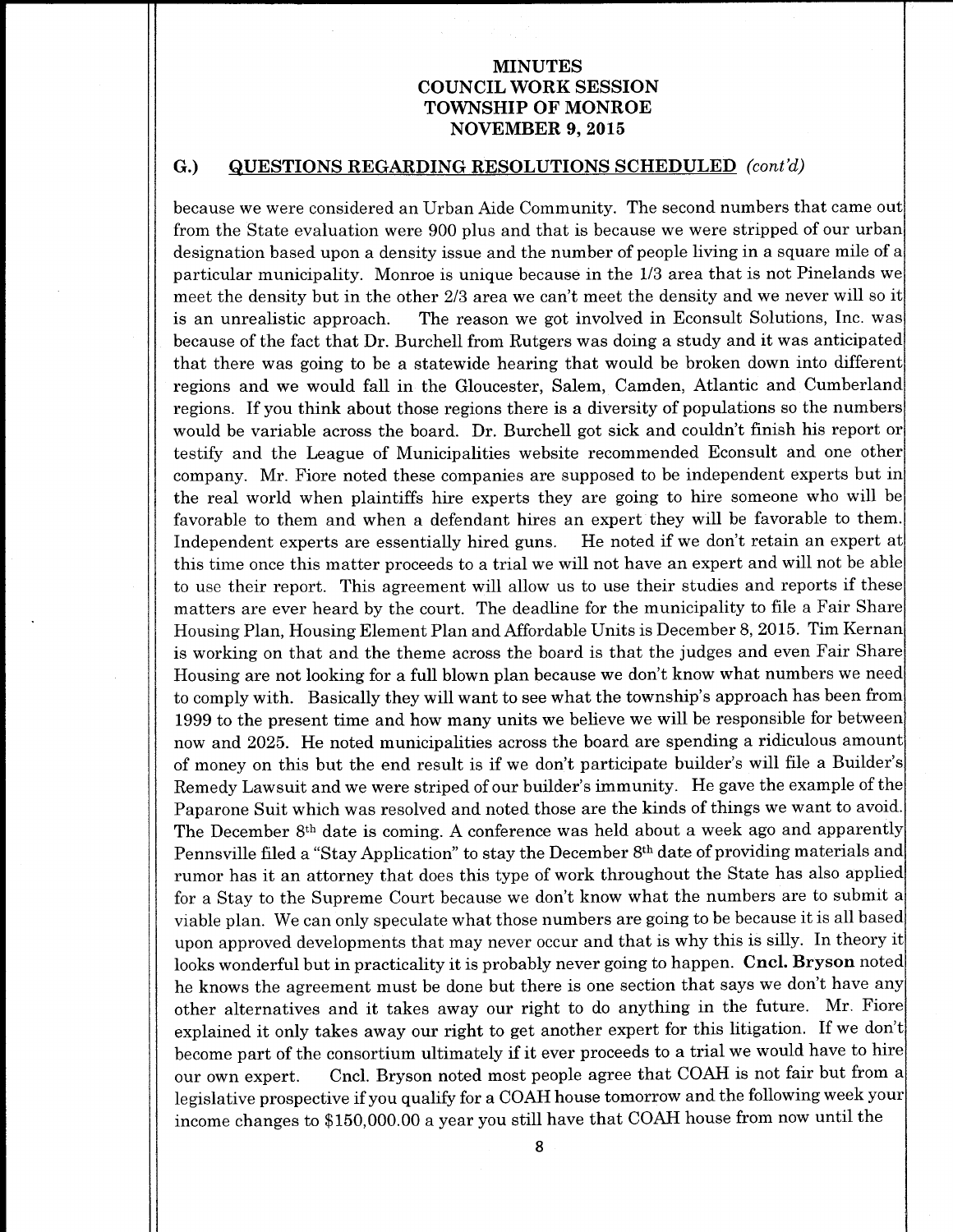### G.) QUESTIONS REGARDING RESOLUTIONS SCHEDULED (cont'd)

end of that mortgage, plus the taxes will be much less than homes that are not under COAH and that is not fair to the taxpayers. He felt if the Supreme Court is doing something about COAH they should be looking at both sides of the fence, as the Federal Law is very specific and protective as far as providing affordable housing. Those that sit on the Supreme Court from Berkley and Clinton or other expensive areas have nothing to worry about. He noted he would like to see 500 houses in Berkley Heights, Haddon Township and Haddonfield and in Mt. Laurel who fought this from the beginning. He felt this consortium is something that must be done whether we use it to determine what <sup>a</sup> fair share is or use it to fight it. Mr. Fiore noted Cncl. Bryson hit the nail on the head. The purpose of this process is to determine what our obligation is and the second part is the rules and regulations which need to be looked over very carefully. Cncl. Bryson noted originally he was not going to go for this because all along he has been an adversary to COAH not because he is against lower income people having housing but because he is against the way it is being done. Mr. Fiore explained the idea of affordable housing is to give people the opportunity to purchase a house at a reduced rate and what needs to be addressed and defined is the increase in salaries as there are no regulations dealing with that. Cncl. Bryson noted there are special mortgages available through New Jersey FHA as well as other agencies. This mandate is abominable so in this case he will be voting in favor of the consortium. Mayor Teefy explained we are moving with this group to define a number that we can possibly fight down the road and the<br>State is asking us to do it this way because it is the best way to do it. He added we really State is asking us to do it this way because it is the best way to do it. shouldn't be using the word COAH anymore because that no longer exists. Cncl. Bryson felt that as <sup>a</sup> municipality we should be able to stand up and say this is wrong because we will not get the same kind of consideration as Berkley, Haddonfield or Moorestown. He felt we should not do it this way we should submit <sup>a</sup> resolution to every municipality saying we don't want COAH anymore and are willing to stand up and fight it. Mayor Teefy noted COAH is already gone so a resolution would be sent to everyone for something that is already gone.<br>What this does is put us with 34 other municipalities so we have more power. Mr. Fiore What this does is put us with 34 other municipalities so we have more power. noted when the numbers first came out Ocean City had 1137 affordable units and West Deptford had 1199 but those numbers have changed and now the scale only goes up to 999, it no longer breaks 1, 000, which shows the numbers were pulled out of the air. Cncl. DiLucia questioned what happens when we sign off on this consortium and they assign a number to us that is unrealistic? Are we then behind the eight ball because we joined and are part of a group that said this is a fair number, as that would then become a political thing and how would we get out of it. Mr. Fiore felt behind the scenes that has probably already been discussed because when you go on to the League of Municipalities website Econsult gives an evaluation of the Kinsley report showing certain assumptions in it are erroneous. He felt our numbers will come in around <sup>500</sup> to <sup>524</sup> rather than 900 plus. Cncl. DiLucia questioned whether 500 was doable. Mr. Fiore advised that will be projected through the year 2025 and he was assuming that Tim Kernan would be able to project it out at least close to that number. Cncl. DiLucia questioned whether Tim would be working with the consortium. Mr. Fiore advised that he already is working with the guru on affordable housing, Mr. Surenian an attorney from Berkley Heights in North Jersey, who represents